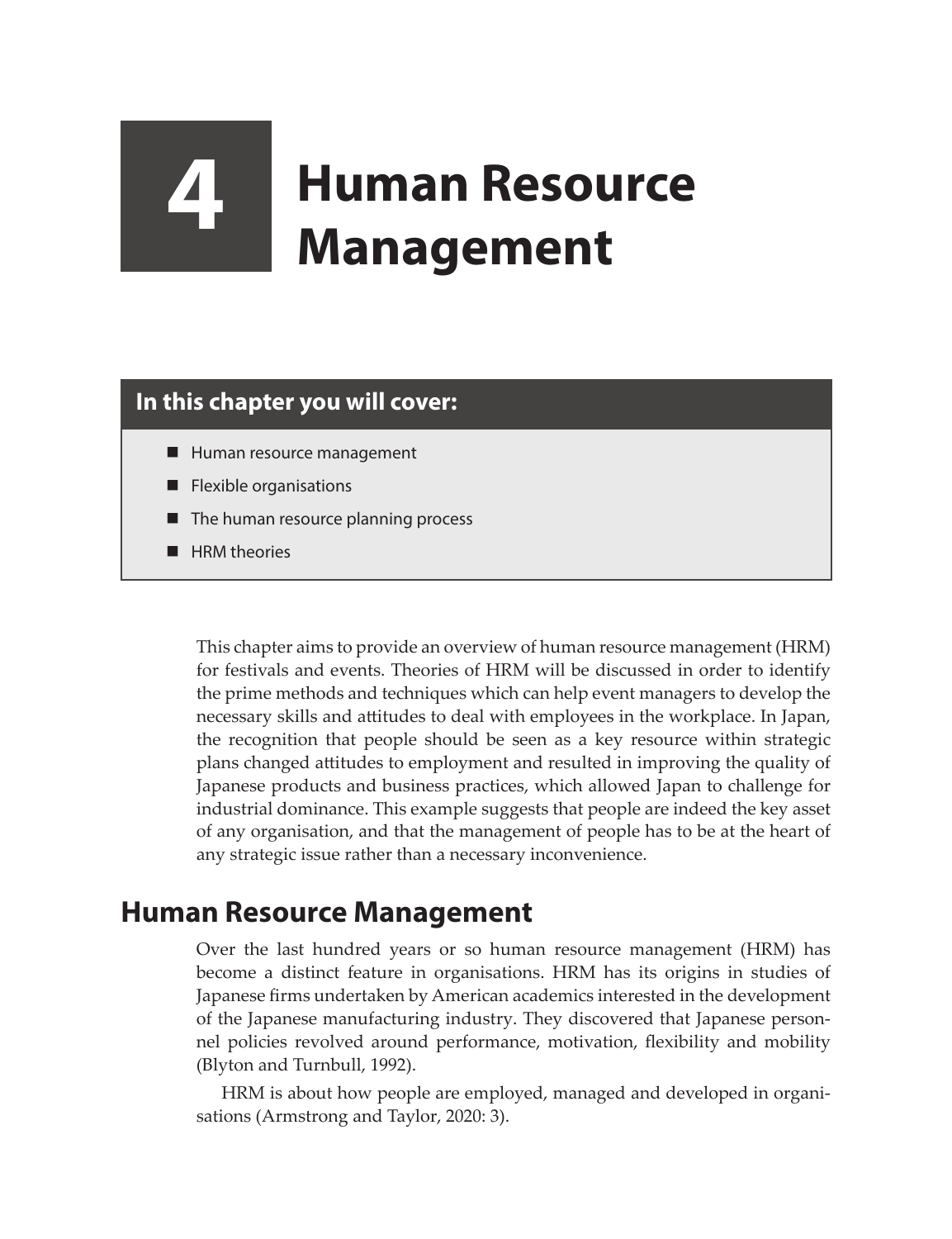According to Krulis-Randa, HRM involves the following characteristics:

*A focus on horizontal authority and reduced hierarchy; a blurring of the rigid distinction between management and non-management.*

*Whenever possible, responsibility for people management is devolved to line managers – the role of the personnel professional is to support and facilitate in this task and not to control it.*

*Human resource planning is proactive and compound with corporate planning; human resource issues are treated strategically in an integrated manner.*

*Employees are viewed as subjects with a potential for growth and development; the purpose of HRM is to identify this potential and develop it in line with the adaptive needs of the organisation.*

*HRM suggests that management and non-management have a common interest in the success of the organisation. Its purpose is to ensure that all employees are aware of this and committed to common goals.* (1990: 136)

Whatever the characteristics of HRM in event organisations, the planning process for human resources needs to be carried out carefully in order to fulfil the needs of the different types of event organisations. Over the last few decades, the events industry has matured, creating employment for the local community through hosting mega-events. The local economy of many cities depends on the events industry to create jobs, and it creates economic and social benefits for the host community. Xia states that human resources planning plays a vital role for the local community and is an important area for mega-events organisers to develop, especially in planning for volunteer recruitment. It is a key part of the planning process to formulate and implement HRM during mega-events:

*Human resource planning is very important for the mega events industry. It aims to forecast the demand and supply of manpower, and requires evolving plans to suit both demand and supply.* (Xia, 2017: 70)

## **Flexible organisations**

A *pulsating* organisation is one whose workforce increases and decreases with demand. This means that the organisation must be flexible, with a core of permanent workers and a periphery of other staff. The peripheral nature of a temporary workforce will create its own management issues.

In a corporate hospitality organisation, for example, the changing numbers of temporary staff used means that the organisation will be active and therefore flexible. Flexibility can be considered in two ways: functionally flexible labour and numerically flexible labour (Goss, 1994).

#### **Functional flexibility**

Functional flexibility allows employees who are multi-skilled to perform various jobs and roles. A corporate hospitality organisation will operate with both functional and numerical flexibility due to the fluctuations in its labour demands. Functional flexibility could refer to an employee who, in the lead-up to the event,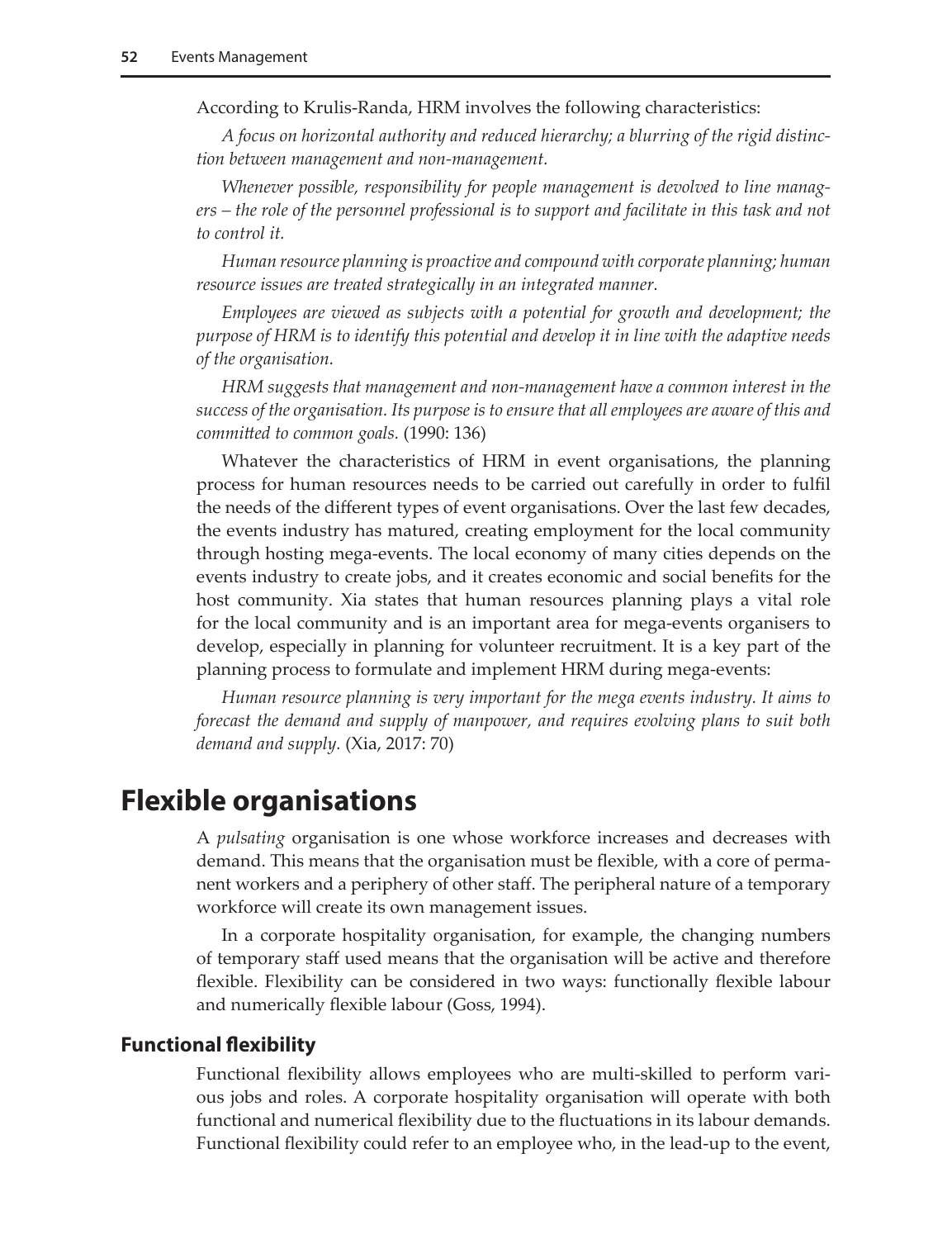is responsible for logistical operations but during the event is required to perform as a section manager because their prior role has been completed.

#### **Numerical flexibility**

Numerical flexibility in terms of events refers to the many agency staff employed solely for an event's duration, and not required before and after the event.

The fact that numerically flexible staff are employed for short periods raises issues of how to achieve maximum output from them, how to build effective relationships and how to have high service levels.

## **The human resource planning process**

According to Armstrong and Taylor (2020, p.5) the goals of HRM are to:

- $\square$  Support the organisation in achieving its objectives by developing and implementing HR strategies which are integrated with the event strategy
- $\square$  Contribute to the development of a high-performance culture
- $\Box$  Ensure the organisation has the talented, skilled and energised people it needs
- Maintain a positive employment relationship between management and employees
- $\square$  Provide for a satisfactory employee experience
- $\Box$  Further the well being of employees as major stakeholders
- $\square$  Develop strategies to achieve these goals.
- 

## **Human resource strategy**

Many activities are involved at this stage of events management, including job analysis and job descriptions.

#### **Job analysis**

Job analysis is a very important part of this stage of the HR planning process. It includes defining a job in terms of specific tasks and responsibilities and identifying the abilities, skills and qualifications needed to perform it successfully.

The level of the job analysis process will be different from event to event; however, some small-scale events that depend on volunteers may simply attempt to match people to the tasks in which they have expressed an interest. Under these conditions, it is nevertheless still important to consider factors such as skills, experience and the physical abilities of the volunteers.

#### **Job description**

This is another result of the job analysis process that you need to be familiar with if you are to effectively match people (both employees and volunteers) to jobs. A job description is a statement identifying why a job has come into existence, what the holder of the job will do, and under what conditions the job is to be conducted. Case study 4.1 outlines the Event Manager job role description.